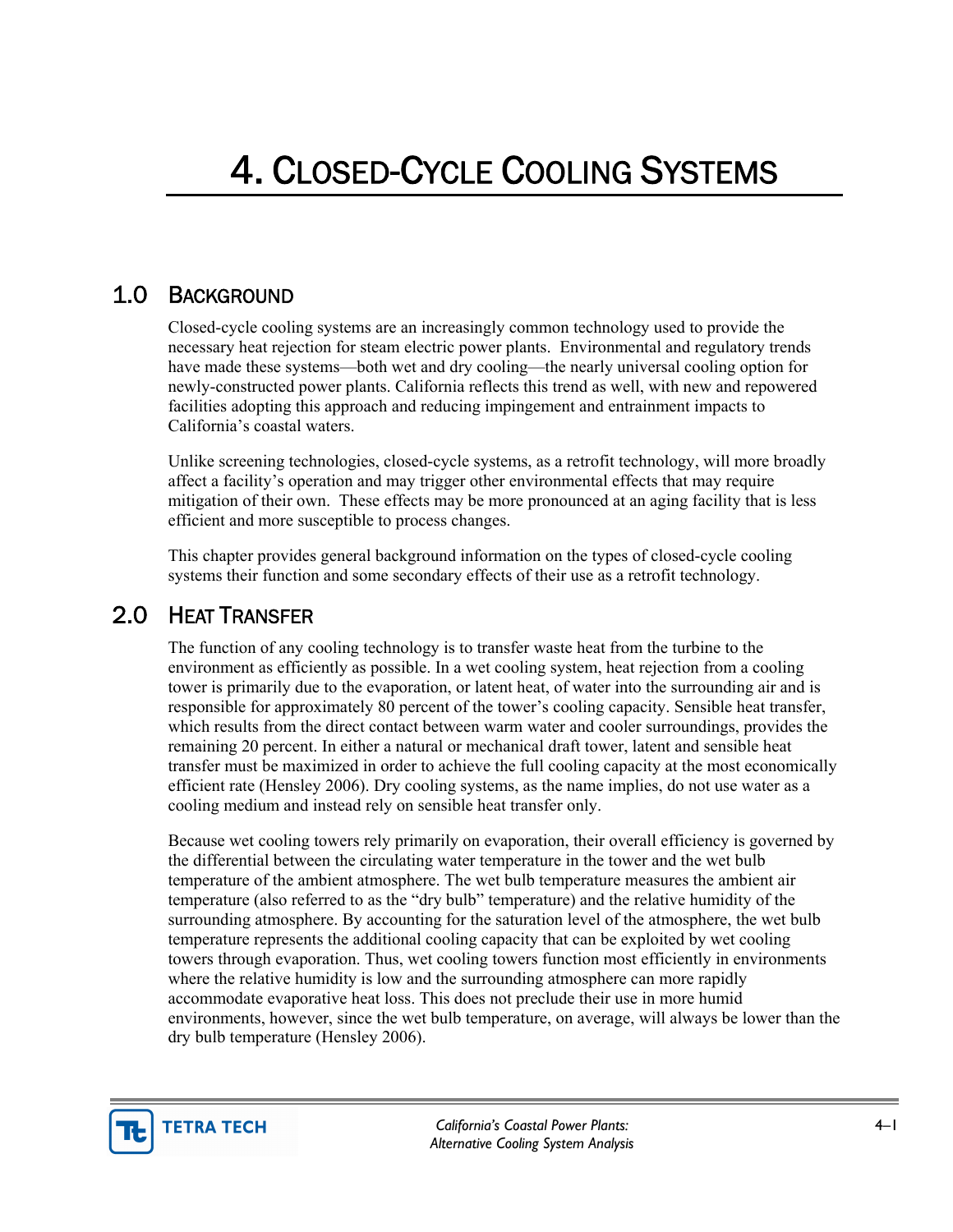In theory, a wet cooling tower can lower the temperature of the circulating water to the ambient wet bulb temperature if sufficient evaporation is achieved. In practical application, however, this is not feasible due to the diminishing ability of the tower to induce evaporation in the circulating water as the temperature decreases. A wet cooling tower designed to achieve the ambient wet bulb temperature would need to be extraordinarily large in order to achieve the desired air-water interaction to facilitate the necessary evaporation. Instead, the design of wet cooling towers is based on the "approach" temperature, which is the difference between the temperature of the water exiting the cooling tower and the ambient wet bulb temperature.<sup>[1](#page-1-0)</sup>

The approach temperature is critical to estimating the overall size and cost of the cooling tower, and is fixed prior to design based on the ambient conditions and the desired cooling capacity. Common industry practice does not call for the design of a wet cooling tower with an approach temperature that is less than 5ºF. In general, as the wet bulb temperature decreases the economically achievable approach temperature will increase. An accepted industry practice is to start with an approach temperature of 10ºF and adjust upwards if site-specific conditions warrant (Hensley, 2006). In general, as the wet bulb temperature decreases the economically achievable approach temperature will increase.

Dry cooling systems rely solely on radiation and convection to reject heat from the steam cycle. Their overall efficiencies are largely governed by the dry bulb temperature of the surrounding atmosphere. The dry bulb temperature is synonymous with what is commonly referred to as "air temperature" and is measured using a thermometer freely exposed to the air but shielded from any radiation source (sunlight) or moisture condensation. Except when the relative humidity is 100 percent and the dew point is equal to the air temperature, the dry bulb temperature will always be higher than the corresponding wet bulb temperature.

Like wet systems, dry systems are also limited in how close they can come to approximating the governing cooling variable (dry bulb). As a dry system approaches the dry bulb, the efficiency of the system drops off dramatically and requires an increasingly larger cooling surface area to achieve progressively smaller gains in cooling capacity. Costs will also increase substantially as the system and its associated operational demands grow, making the diminishing returns of a large system designed to maximize the theoretical cooling capacity economically unpalatable (Hensley 2006). Instead, the level of cooling in a dry system is a function of the initial temperature difference (ITD), which reflects the difference between the dry bulb temperature of the ambient atmosphere and the temperature of the steam condensate in the system.

A lower ITD in a dry system translates to a cooler steam condensing temperature and a lower backpressure at the steam exhaust point, which in turn limits the loss of turbine efficiency. Lower ITD values enable a facility to operate under more demanding conditions, but are comparatively larger and require more operating power than a system designed for a higher ITD. For example, a system with an ITD of 20 °F might have an initial capital cost 67 percent higher than a comparable system designed with an ITD of 35 ºF. Operating costs might be twice as high or more (EPRI 2002b), although these costs will be partially offset by the increased efficiency.



l

<span id="page-1-0"></span> $1$  Under certain conditions, the ambient wet bulb temperature used for design purposes may be increased if the arrangement of the cooling tower cells or local climate factors results in the reuptake or recirculation of the warm, humid tower exhaust. This modified temperature is referred to as the "entering wet bulb."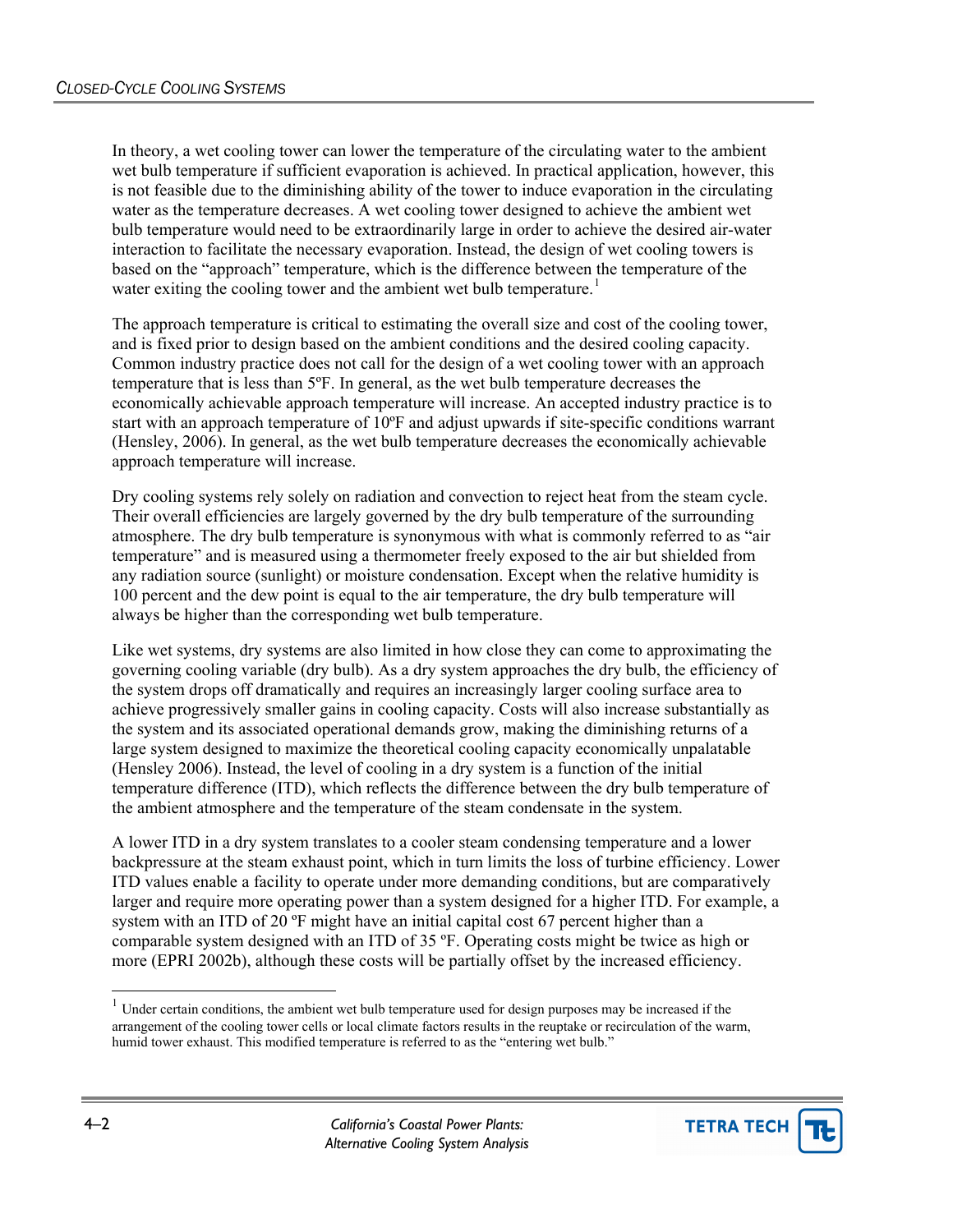While design ITD values vary from place to place depending on the relative climatic conditions, recent applications have used design ITD values ranging from 35 to 45 ºF, which are considered applicable to coastal sites in California.

# 3.0 EVAPORATIVE COOLING SYSTEMS

Evaporative cooling systems, more often referred to as "wet cooling towers", function by transferring waste heat to the surrounding air through the evaporation of water, thus enabling the reuse of a smaller volume of water several times to achieve the desired cooling effect. Compared to a once-through cooling system, wet cooling towers may reduce the volume of water withdrawn from a particular source by as much as 97 percent depending on various site-specific characteristics and design specifications. The environmental benefits associated with a closedcycle system, through their reduced water use, may be substantial when compared to a oncethrough system but are not without significant drawbacks of their own.

Consideration must be given to other environmental impacts (air emissions, visual, noise, etc.) that may result from the use of a closed-cycle system and the comprehensive cost associated with its installation and operation. In a retrofit situation, where a wet cooling tower is proposed to replace a once-through cooling system, these impacts may be greater, and come at a higher cost, than for a facility that adopts closed-cycle cooling from the start.

## 3.1 NATURAL DRAFT COOLING TOWERS

Wet cooling towers are classified into two broad categories depending on the mechanism used to induce draft—the flow of cooler, drier air through the tower: natural or mechanical. The term "cooling towers" usually calls to mind the tall, hyberbolic shape of natural draft cooling towers (Figure 4–1). These towers rely on the naturally-occurring chimney effect that results from the temperature difference between warm, moist air at the top of the tower and cooler air outside. . Fans are not required to maintain the flow of air, but hyperbolic towers must be fairly tall to achieve the desired temperature differential. The overall height of these structures can approach 500 feet or more.

Natural draft towers were not considered at any of the coastal power plants that are part of this study, primarily due to the increased cost and difficulty of placing such large structures at existing facilities. All of the coastal power plants in California are located within Seismic Zone 4 of the Uniform Building Code (UBC) (ICBO 1997). Standards for this zone are the most stringent with regard to structural integrity and resistance to damage, and result in substantial increases in design and construction costs for progressively taller structures. In addition, placement of obtrusive structures 450 feet tall or more in the California Coastal Zone is unlikely at many locations given the Coastal Act's requirement that "development shall be sited and designed to protect views and… to be visually compatible with the character of surrounding areas, and where feasible, to restore and enhance visual quality in visually degraded areas." In many of the highly developed areas where California's coastal power plants are located, the cost and regulatory considerations, in addition to the likely local opposition, are not justified when compared to lesscostly and less-obtrusive options that can achieve similar results.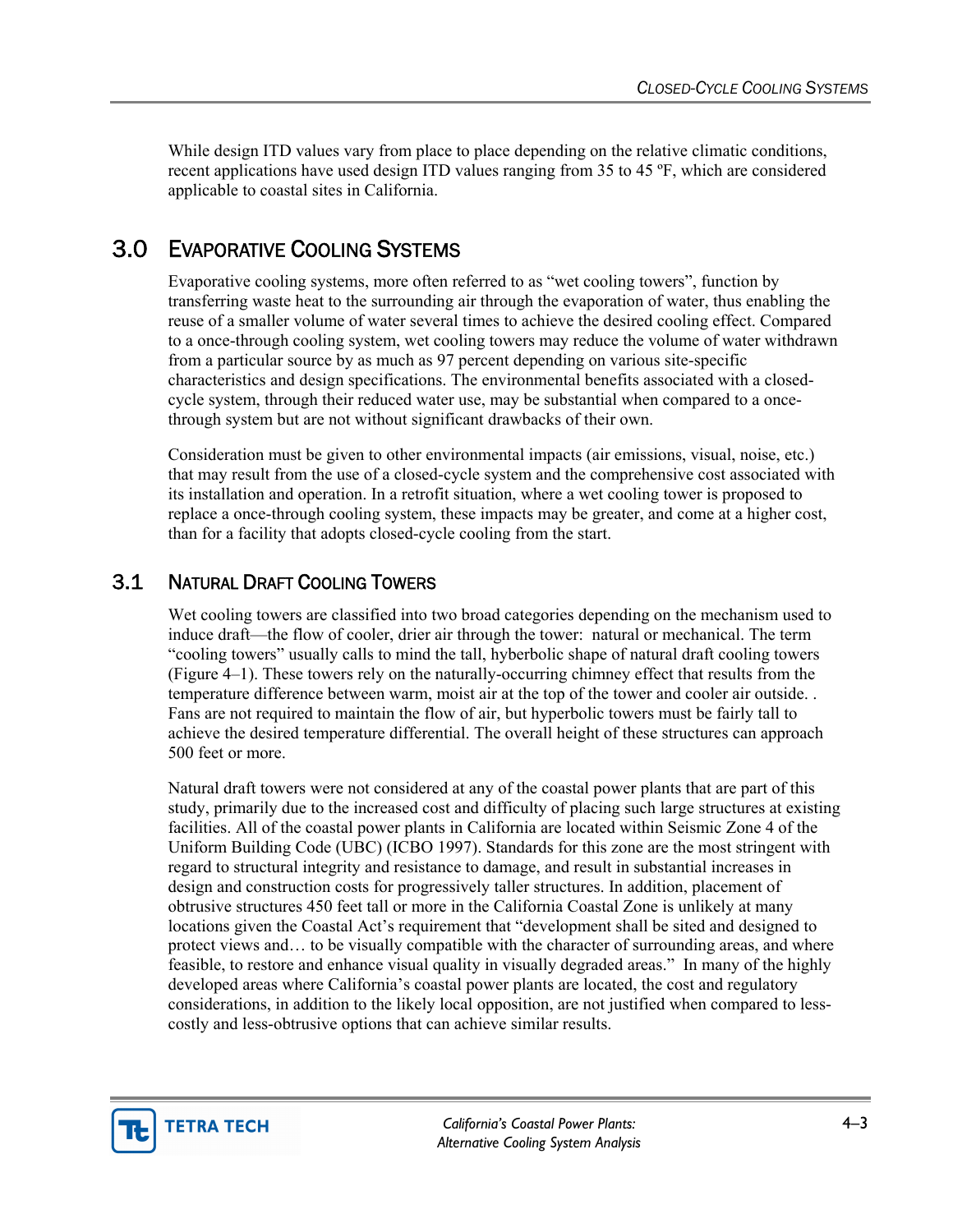

Figure 4–1. Natural Draft Cooling Tower

## 3.2 MECHANICAL DRAFT COOLING TOWERS

Mechanical draft cooling towers rely on motorized fans to draw air through the tower structure and into contact with the water. Without the same need for height as natural draft towers, the mechanical draft design presents a much lower visual profile against the surrounding area with typical heights ranging from 30 to 75 feet, depending on local constraints and design considerations. The overall area devoted to cooling towers, however, may be comparable to natural draft units since one mechanical draft unit, or "cell", has a smaller cooling capacity. Mechanical systems are arranged into multi-cell units, which are collectively referred to as the cooling tower, and can be placed in a single row (inline) or back to back. Although often more feasible, and in some cases more practical, than natural draft towers, mechanical systems place an added draw on the facility's net generating output in order to operate the fans that induce the draft. Figure 4–2 shows a multi-cell mechanical draft cooling tower in an inline configuration.



Figure 4–2. Multi-cell Mechanical Draft Cooling Tower

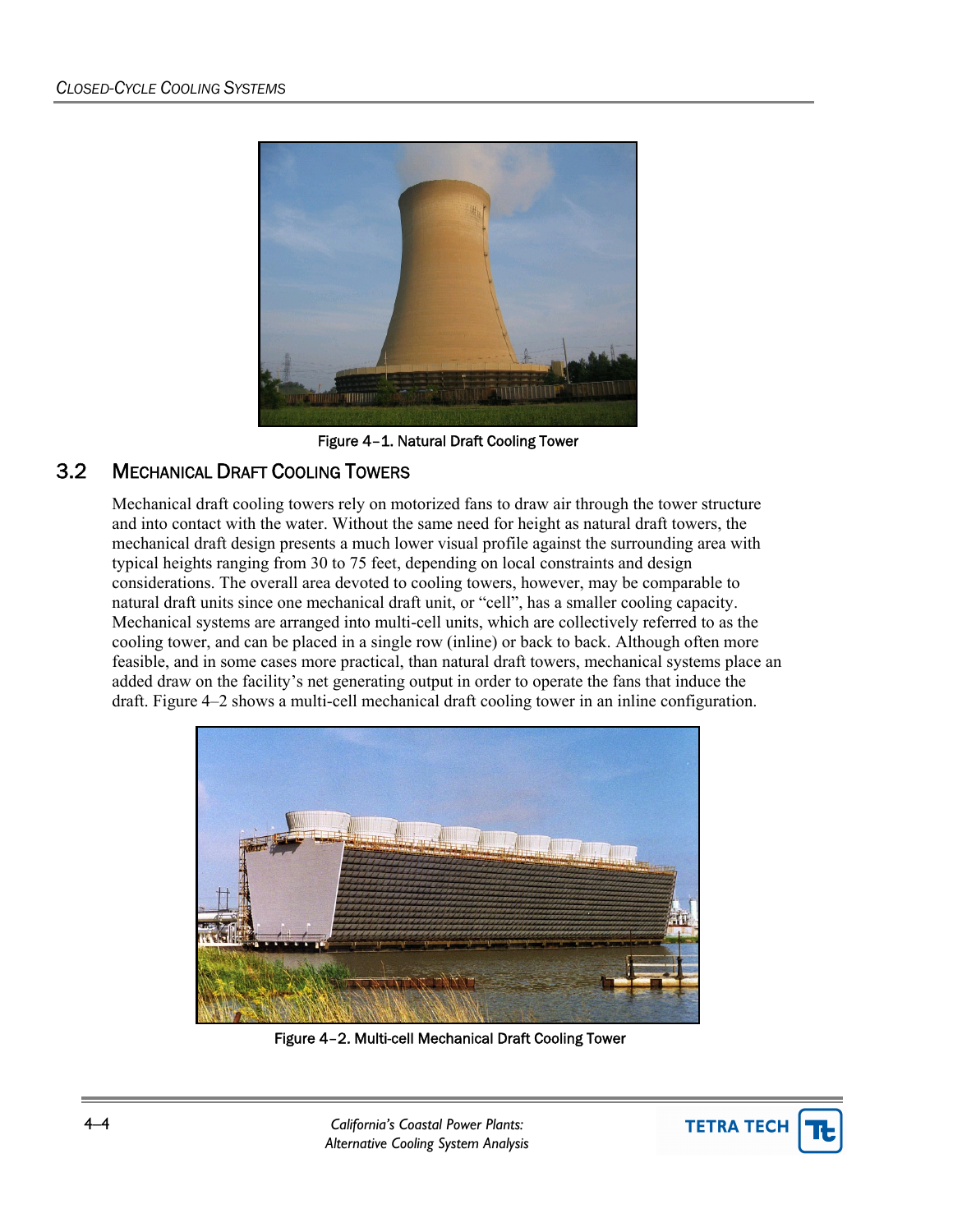## 3.3 SALTWATER COOLING TOWERS

In the past, wet cooling towers were considered to be ill-suited for seawater applications due to the more corrosive effects of salt on construction materials, the degradation of the condenser performance due to scaling and the reduced rate of evaporation resulting from salt concentrations in the circulating water (Ying and Suptic 1991). Advances in tower design and construction materials have enabled cooling towers to be successfully deployed in numerous locations with high salinity water. Table 4–1 contains a list of facilities that have deployed wet cooling towers in high salinity environments (Marley 2001).

| Location                      | <b>Project Owner</b>               | <b>Design Flow</b><br>(MGD) | <b>Installation</b><br>Year |
|-------------------------------|------------------------------------|-----------------------------|-----------------------------|
| Oklahoma, USA                 | Oklahoma Gas & Electric Company    | 87                          | 1953                        |
| Kansas, USA                   | American Salt Company              | $\overline{7}$              | 1964                        |
| New Jersey, USA               | <b>Exxon Chemical Company</b>      | 32                          | 1968                        |
| Stenungsund,<br>Sweden        | <b>ESSO Chemical AB</b>            | 146                         | 1969                        |
| Judibana Falcon,<br>Venezuela | Lagoven Amuay                      | 49                          | 1970                        |
| Okinawa, Japan                | Exxon Petroleum Company            | 21                          | 1971                        |
| Florida, USA                  | <b>Gulf Power Company</b>          | 239                         | 1971                        |
| Texas, USA                    | Dow Chemical Company               | 87                          | 1973                        |
| Maryland, USA                 | Potomac Electric Power Co. Plant 3 | 376                         | 1974                        |
| Virginia, USA                 | Virginia Electric Company          | 477                         | 1975                        |
| North Carolina, USA           | Pfizer Company                     | 79                          | 1975                        |
| California, USA               | Dow Chemical Company               | 17                          | 1976                        |
| Washington, USA               | Italco Aluminum Company            | 59                          | 1976                        |
| California, USA               | Pacific Gas & Electric Company     | 538                         | 1976                        |
| Texas, USA                    | Houston Lighting & Power Company   | 347                         | 1977                        |
| Mississippi, USA              | Mississippi Power Company          | 250                         | 1980                        |
| Maryland, USA                 | Potomac Electric Power Co. Plant 4 | 376                         | 1981                        |
| Arizona, USA                  | Palo Verde I Plant                 | 849                         | 1985                        |
| Arizona, USA                  | Palo Verde II Plant                | 849                         | 1986                        |
| Florida, USA                  | Stanton Energy #I Station          | 289                         | 1986                        |
| Arizona, USA                  | Palo Verde III Plant               | 849                         | 1987                        |
| Texas, USA                    | Houston Lighting & Power Company   | 348                         | 1987                        |
| Delaware, USA                 | Delmarva Power & Light             | 293                         | 1989                        |
| California, USA               | Delano Biomass Energy Company      | 28                          | 1991                        |
| Florida, USA                  | Stanton Energy #2 Station          | 289                         | 1995                        |

Table 4–1. Installation of Seawater/Saltwater Cooling Towers

Most cooling towers today, especially those in seawater environments, are built with materials that are more corrosion resistant than were used in the past (e.g., pressure treated wood) and designed for lower cycles of concentration to minimize impacts on the condenser. This lower cycle of concentration, however, means that a saltwater tower using seawater will often require more makeup water than a tower using freshwater.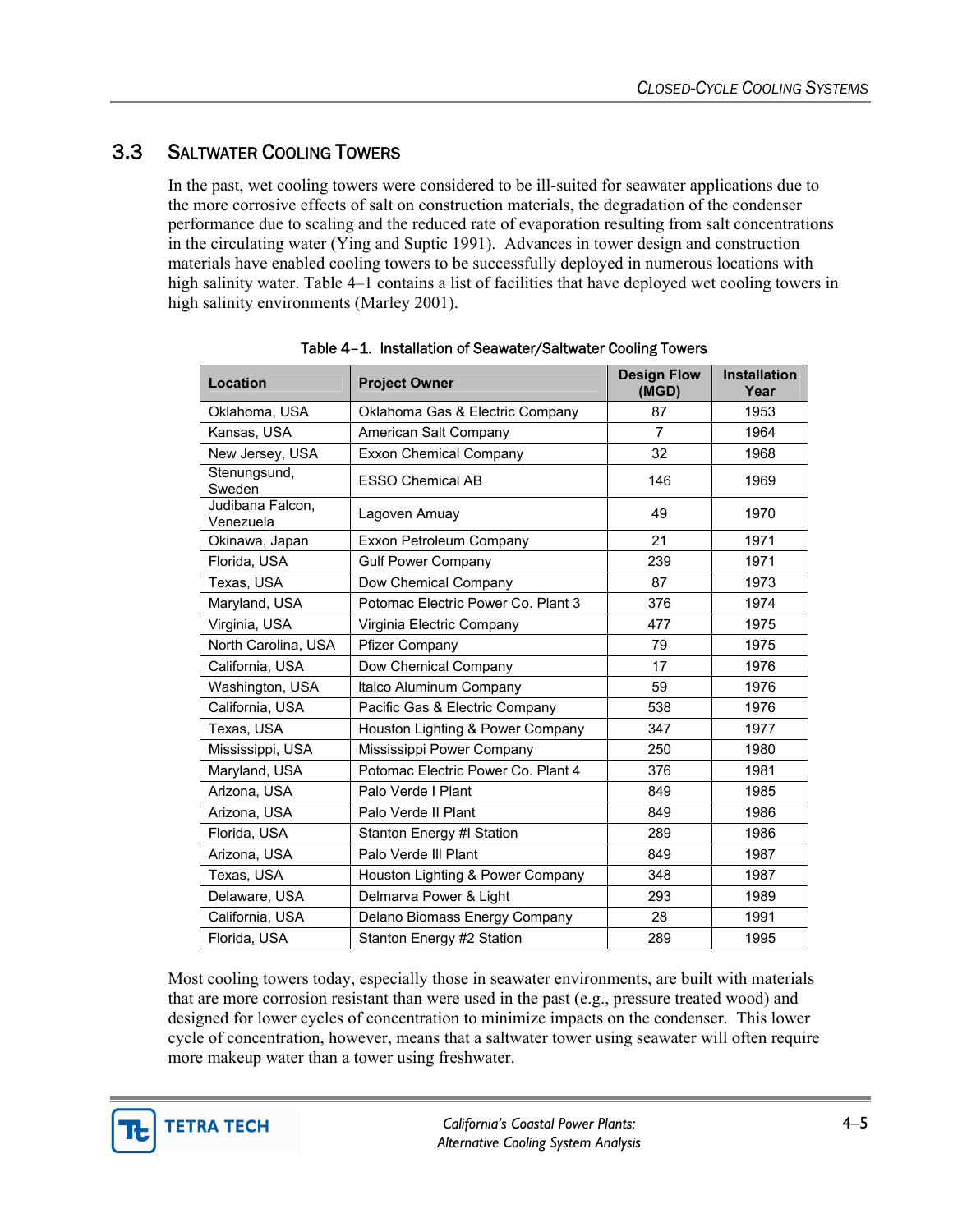All of the facilities in this study currently use seawater or brackish water for cooling in oncethrough cooling systems. Given the increasing demands on freshwater sources throughout California and state policies discouraging the use of freshwater as a cooling water source, all cooling towers designed in this study are assumed to rely on saltwater or brackish water as the makeup water source.

The average concentration of dissolved solids for seawater is approximately 35 parts per thousand. Input from cooling tower vendors and data from other seawater applications suggest that 1.5 cycles of concentration is an acceptably conservative estimate on which to base tower design specifications. The principal tower construction materials for facilities evaluated in this study are fiberglass reinforced plastic (FRP) and prestressed concrete cylinder pipe (PCCP) suitable for seawater application, unless site-specific factors warrant another selection.

Additional information describing the use of saltwater cooling towers can be found in the CEC's 2007 report, Cost, Performance, and Environmental Effects of Salt Water Cooling Towers.

#### 3.4 GENERAL DESIGN AND CONFIGURATION

Wet cooling towers are designed with fill materials that promote heat transfer by maximizing the contact between a volume of water and the air flowing through the system. Splash fill creates smaller and smaller droplets by disrupting the cascading flow of water from top to bottom. Film fill draws water into progressively thinner sheets as it flows downward. Each method increases the surface area to volume ratio of the water, which in turn maximizes the heat transfer potential.

The heat transfer rate is also influenced by the relative water-to-air direction inside the tower structure. Crossflow towers place fill material along the inside perimeter of the structure surrounding a vacant central column, with water distributed through the fill material (rain zone) by a gravity flow system. Air is drawn horizontally through the rain zone before exiting vertically through the fan (Figure 4–3). Counterflow towers arrange fill material throughout the structure and use pressurized spray nozzles to distribute the water evenly through the rain zone. Air is drawn vertically through the tower in direct opposition to the falling water (Figure 4–4).

Counterflow towers are generally more efficient than crossflow towers because they tend to provide greater interaction between air and water in a given space. To achieve the same degree of cooling, a crossflow tower will be somewhat larger or require more individual cells, thus increasing initial construction costs and the overall tower footprint. Counterflow towers require marginally greater pumping capacities because of the design, but any increase in cost is considered insignificant and does not outweigh the advantages that they provide over the crossflow design. With available space at California's coastal facilities often limited, the need to maximize cooling capacity in relation to the overall tower footprint was a primary consideration in this study; all tower designs are counterflow.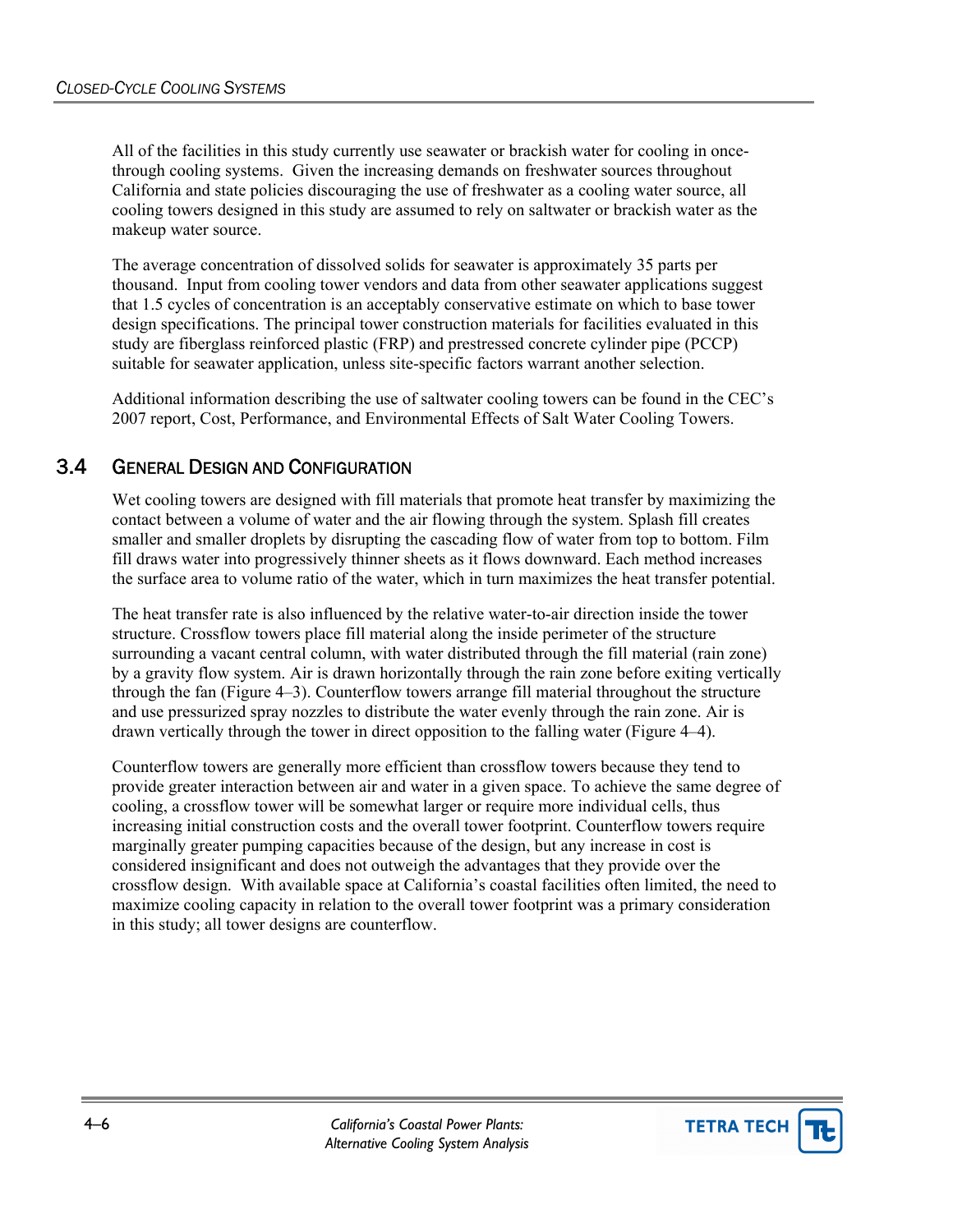

Figure 1–4. Counterflow Cooling Tower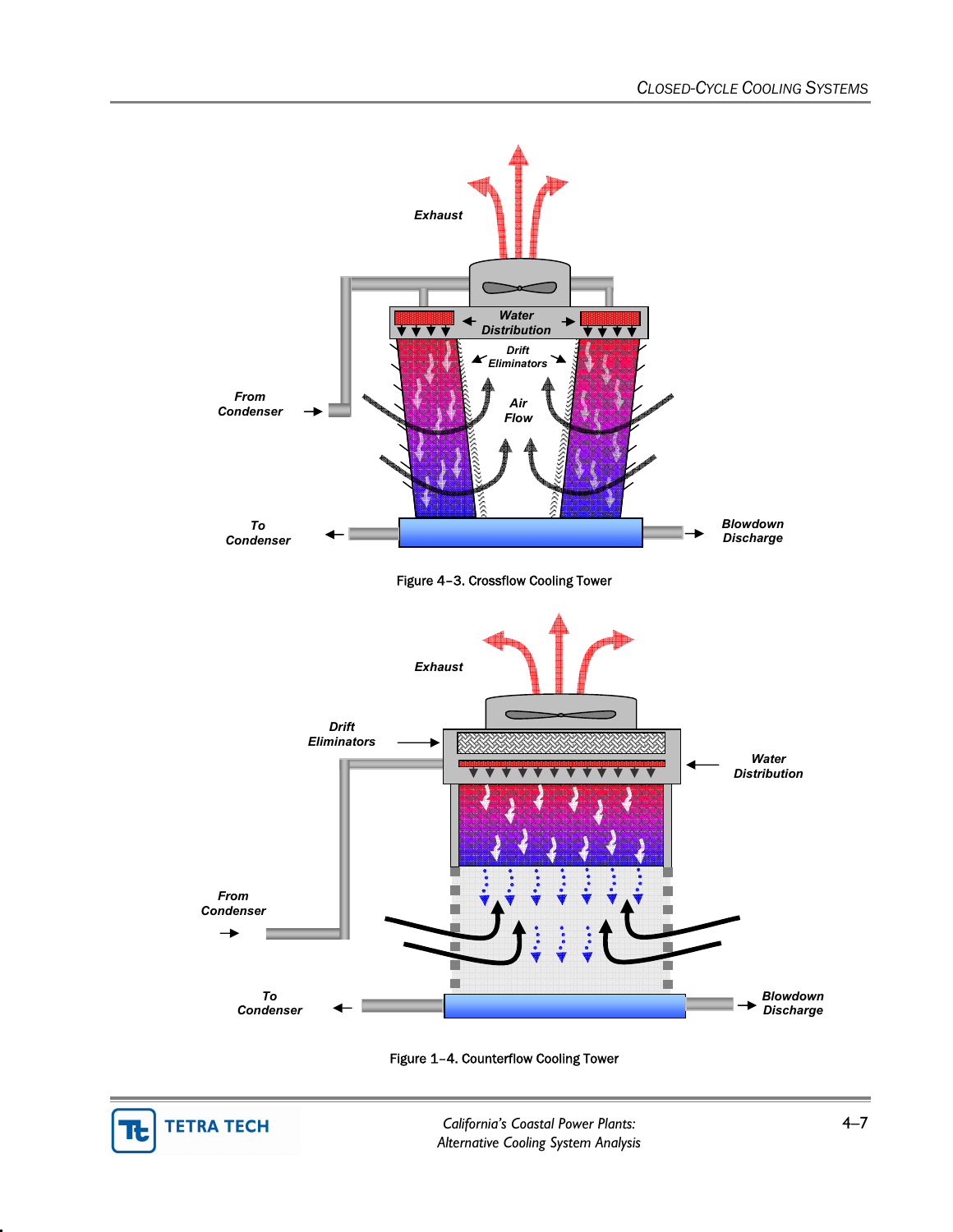## 3.5 SECONDARY ENVIRONMENTAL EFFECTS

Retrofitting a once-through cooling system with wet cooling towers will dramatically reduce the amount of water withdrawn from California's coastal waters up to 95 percent below their current levels and achieve a similar reduction of impingement and entrainment impacts as well. In most cases, converting to wet cooling towers will also reduce the size of any thermal plume in the receiving water, often at much cooler temperatures as well. These benefits do not come without some tradeoffs with secondary environmental effects, however, and may present permitting challenges that require mitigation measures or additional considerations.

The principal secondary effects relate to increased air emissions, visible plume and drift, and changes to the wastewater discharge.

#### 3.5.1 FINE PARTICULATE MATTER

The principal air pollutant emitted directly from wet cooling towers is small particulate matter. Dissolved solids in the circulating water result in fine particulate emissions (PM10) when water droplets are ejected from the tower evaporate before they reach the ground. Total PM<sub>10</sub> emissions can be conservatively estimated by assuming the full concentration of dissolved solids in any exiting water droplets will be converted to airborne PM10. This method discounts the possibility that some droplets do not evaporate prior to deposition on the ground or structural surfaces and assumes that all particulate matter would be classified as PM10. Some studies have suggested that PM10 estimates made with these assumptions may exaggerate actual emission rates from cooling towers (Micheletti 2006).

PM10 is a significant concern throughout most of California with nearly all counties designated as non-attainment areas, including all counties in which coastal facilities reside. Regulations for air emissions, including PM10, are set by local Air Quality Management Districts or Air Pollution Control Districts (see Chapter 3) and would restrict cooling tower air emissions. If emission limits are significant enough, a facility retrofitting to wet cooling towers may be required to purchase PM10 offsets or reduction credits, although these credits are limited in many areas and would become increasingly expensive with new demand from several retrofitted power plants located in the same district.

Reclaimed water as the makeup water source can mitigate PM10 emissions due to its lower dissolved solids concentration. Its use, however, may be limited by the available volume and relative distance between the facility and the source.

Cooling tower particulate emissions are controlled through the use of drift eliminators—shaped materials that collect small water droplets as they exit the tower. All cooling towers evaluated in this study include drift eliminators capable of reducing drift to 0.0005 percent of the circulating water volume, or approximately 0.5 gallons per 100,000 gallons of flow. These eliminators are considered Best Available Control Technology (BACT) for PM10 emissions from mechanical draft wet cooling towers.

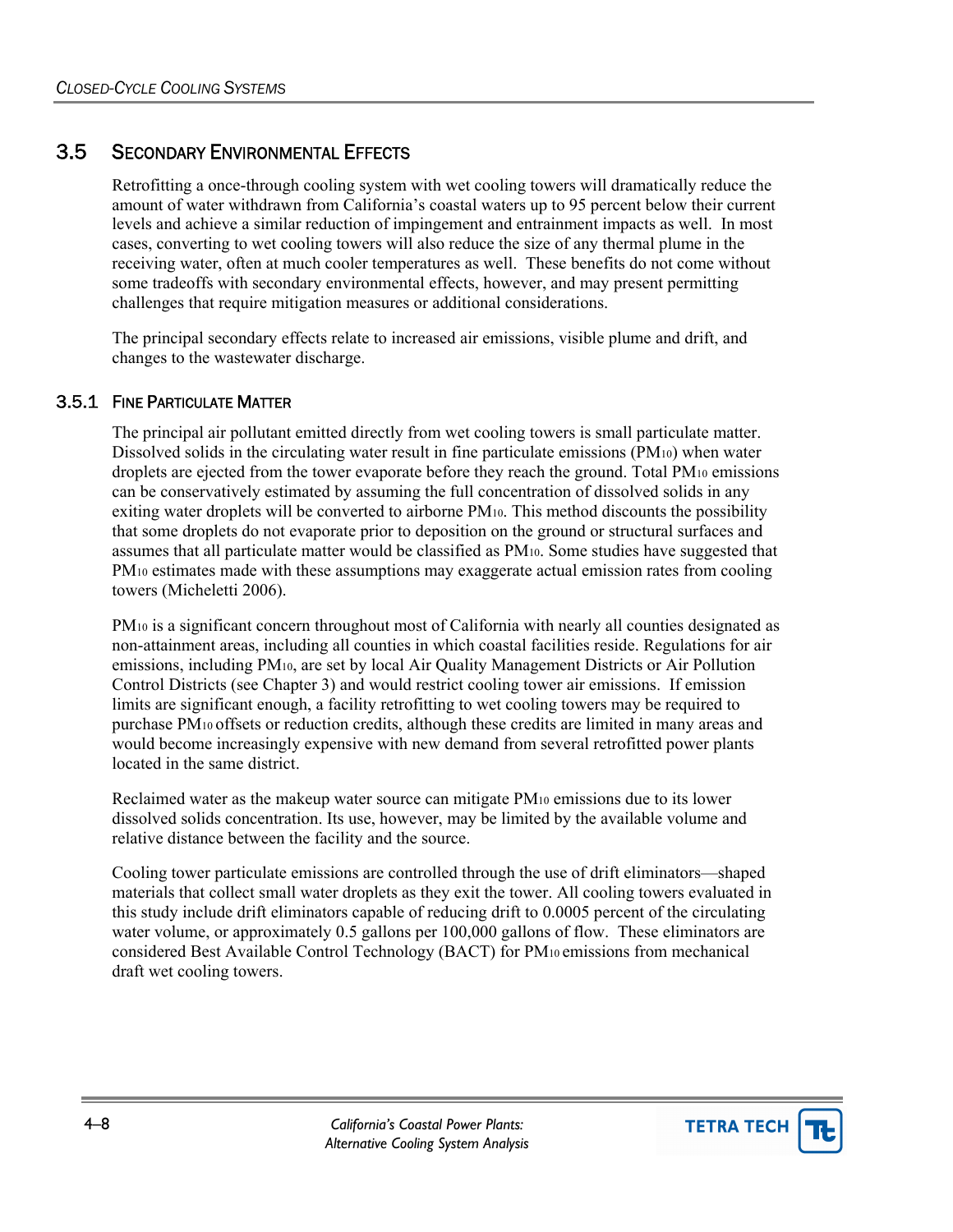This study estimated direct  $PM_{10}$  emissions from wet cooling towers using the conservative approach using the following equation:

$$
PM_{10} = F \times TDS \times C \times E \times 8.34 \, lbm / gal \times 60 \, min / hr
$$

where:

| $PM_{10}$      | $=$ fine particulate emissions, in lbm/hr                       |
|----------------|-----------------------------------------------------------------|
| $\overline{F}$ | $=$ cooling tower circulating flow, in gpm                      |
| TDS            | $=$ total dissolved solids concentration in makeup water (3.5%) |
| $\mathcal{C}$  | $=$ cycles of concentration (1.5)                               |
| E              | $=$ drift eliminator efficiency (0.0005%)                       |

#### 3.5.2 VISIBLE PLUME

Wet cooling towers often produce a visible plume—a column of condensed water vapor resulting from the exhaust's higher temperature and saturation level relative to the ambient atmosphere (Figure 4–5). A plume's density increases as the relative difference between exhaust and ambient temperatures grows. Its persistence is dependent on the speed at which the plume mixes with the ambient air and reduces the water vapor content below the saturation point. Visible plumes are typically more pronounced during winter months, although cool, humid conditions may also produce a substantial plume at any time of the year.



Figure 4–5. Visible Plume

In most cases, a visible plume does not cause any significant environmental impact to the surrounding area since the plume is no different from a cloud or fog. Concerns arise, however, when the plume creates or exacerbates a public nuisance or safety hazard. An atmospheric inversion may result in thick, persistent fog that reduces visibility levels on nearby freeways or bridges. A dense plume that remains aloft may interfere with airport operations and flight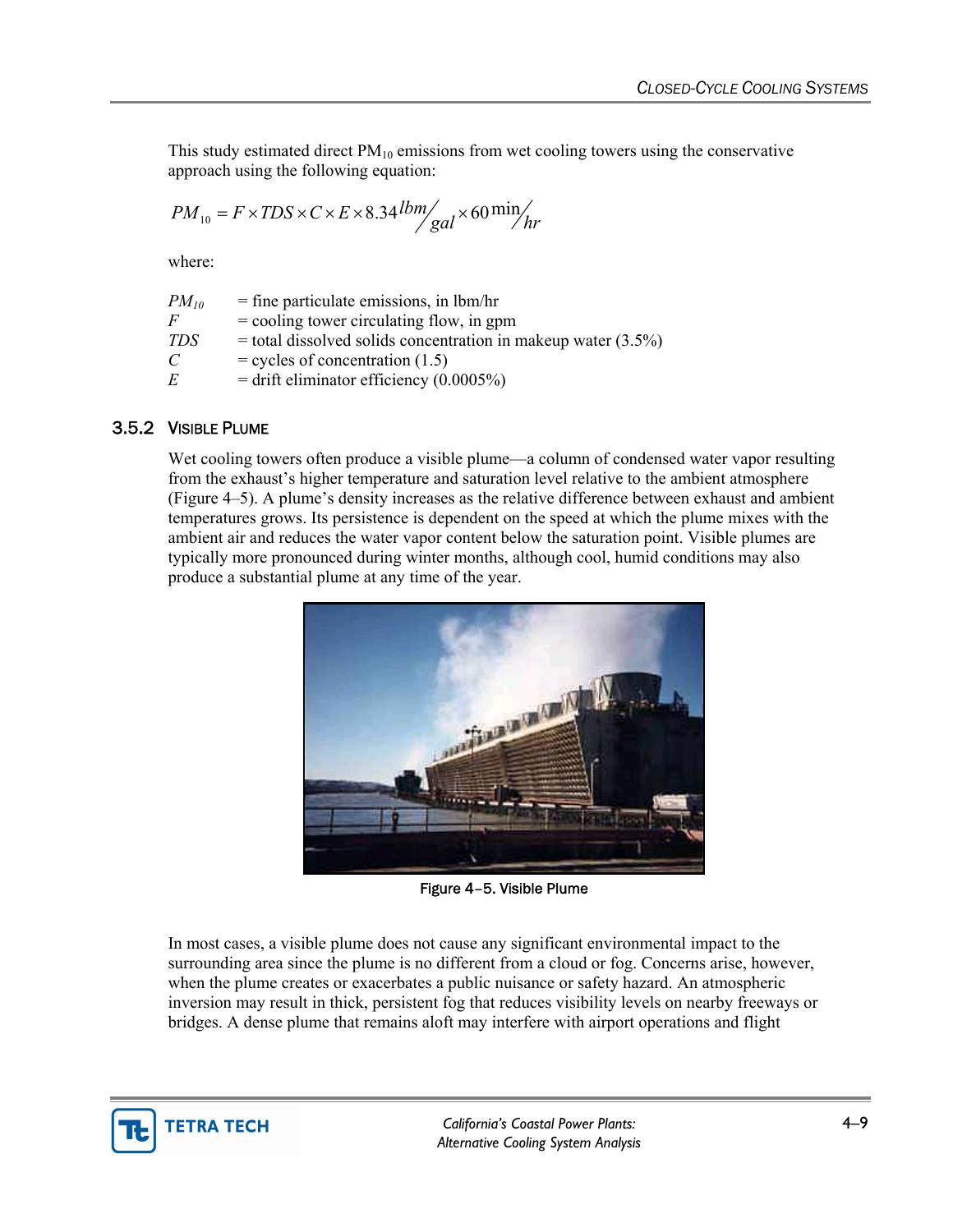pathways. On an aesthetic level, the visual impact of a tall plume may be undesirable if located near commercial or residential areas, or areas designated for public recreational use.

Technologies can mitigate a visible plume's size and frequency and reduce its overall impact, although the initial costs are often substantially higher than a conventional system. One method uses additional fans that induce rapid mixing by drawing ambient air into the exhaust before leaving the tower. Results using this approach are generally mixed and can vary significantly depending on ambient atmospheric conditions; high humidity levels in the surrounding air can limit any plume reduction. A more reliable method combines a smaller dry-cooled component above a conventional wet tower to raise the exhaust temperature and reduce its humidity below the ambient atmosphere's saturation point.

Plume-abated, or hybrid, cooling towers are subject to more restrictive siting criteria than a conventional wet tower. The addition of the dry cooled component will add to the structure's overall height, sometimes by as much as 15 to 30 feet. This may conflict with local zoning ordinances restricting building height and visual impacts. Hybrid towers are more susceptible to the effects of exhaust recirculation and must be located at sufficient distances from other towers and obstructions. Individual cells cannot be configured in a back-to-back arrangement.

The initial capital cost of plume-abated towers is typically 2 to 3 times higher than conventional towers. This study conducted a comparative cost assessment between hybrid and conventional towers for Scattergood Generating Station. For Unit 1, the design-and-build cost estimate for a 6 celled hybrid tower was \$10.2 million, while a conventional tower for the same unit cost only \$2.9 million (Bruman 2007). This estimate did not include any operating cost increases.

#### 3.5.3 PUBLIC HEALTH

Cooling tower operation can theoretically contribute to public health risks, specifically Legionella pneumophilia (Legionnaire's Disease), if individuals come in contact with contaminated water that has been left stagnant or is insufficiently treated. Legionnaire's Disease can be a significant health risk, especially when contracted by individuals with compromised immune systems or existing respiratory ailments. Annual incidents are rare, however, with little evidence of a wideranging threat to public health from properly-maintained cooling towers. Pathogen control in cooling towers is already required by state and federal regulations and is addressed by incorporating sufficient biofouling treatment systems into the initial design and following proper maintenance and worker safety procedures (DiFilippo 2001).

#### 3.5.4 DRIFT

Small water droplets are ejected from the cooling tower as part of the exhaust, some of which may evaporate prior to settling on the surrounding area as drift. High-salinity drift may adversely affect sensitive structures and equipment without sufficient preventative maintenance efforts. At power plants, these concerns are most pronounced when drift settles on switchyards and transmission equipment, which may lead to arcing or flashover and cause significant damage to critical systems. Ideally, cooling towers are located in an area where these impacts are minor or manageable—downwind or at a sufficient distance to allow drift to settle out before coming in contact with switchyards. In saltwater environments, such as along California's coast, sensitive equipment is presumably designed to withstand some degree of salt drift occurring from wind and

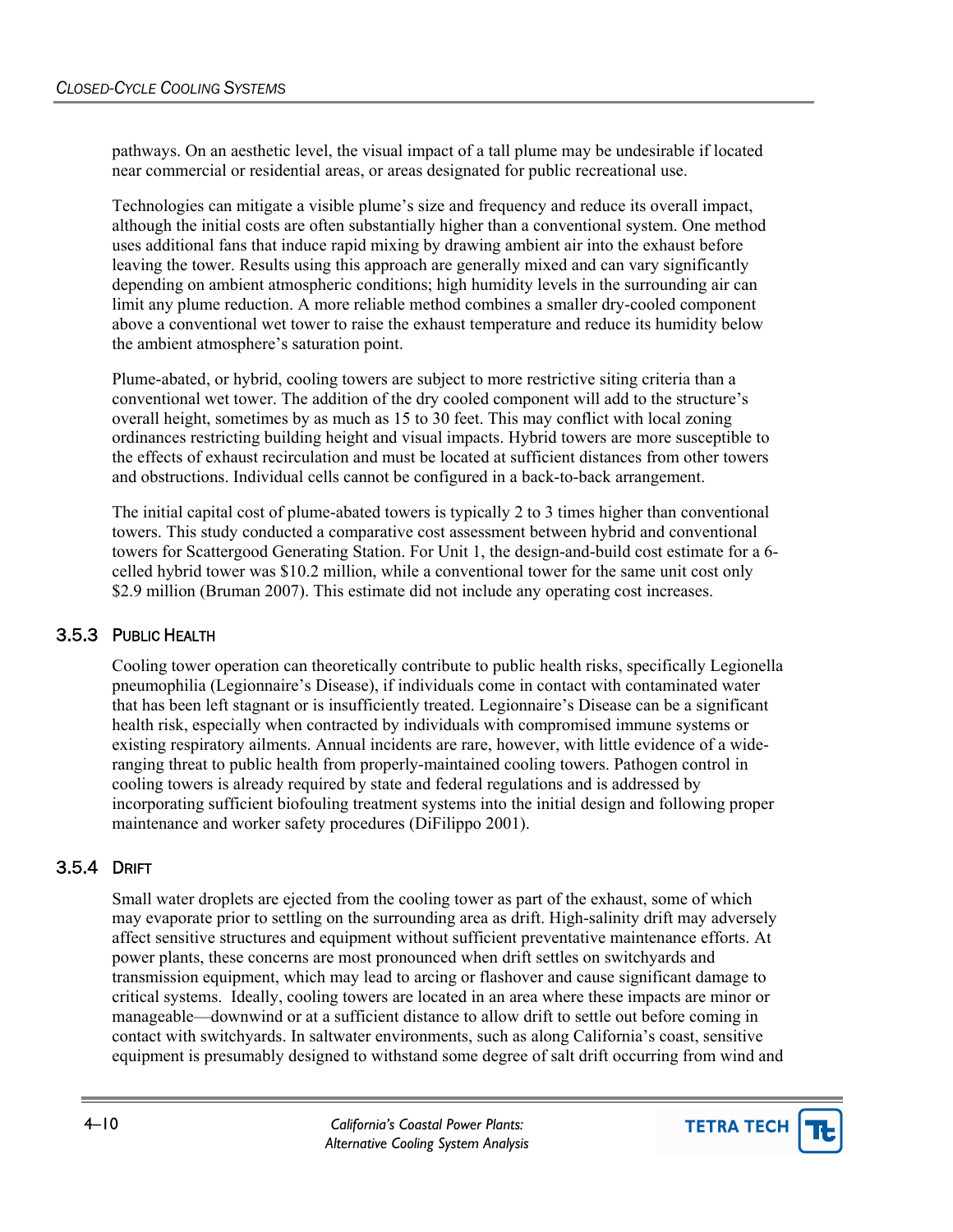wave action. Cooling tower drift, however, will have a salinity level that is 50 percent higher than marine water.

Apart from onsite impacts, drift deposition is a relatively localized concern, causing spotting or mineral scaling and contributing to increased corrosion. More often cited, but poorly supported, is the effect of high salinity drift on agriculture. Salt deposition may affect particular crops under narrowly drawn conditions, but has not been shown to be a widespread or significant issue (CEC 2007).

Where possible, this study selected wet cooling tower locations that would minimize drift impacts on sensitive equipment, although space constraints at some sites resulted in less-than-optimal placement. No attempt was made to quantify the cost or considerations involved in relocating or upgrading switchyard equipment.

### 3.6 WASTEWATER DISCHARGE

Most steam electric power plants in California discharge low volume, or in-plant, wastes along with the main condenser cooling water. These wastes, which can include boiler blowdown, treated sanitary waste, floor drains, laboratory drains, demineralizer regeneration waste and metal cleaning waste, among others, are significantly diluted when combined with the vastly larger volume of cooling water. Reducing the cooling water-related discharge volume, by as much as 95 percent, may alter the characteristics of the final discharge by increasing pollutant concentrations and possibly triggering concerns over whole effluent toxicity, but will also reduce any thermal discharge impacts

#### 3.6.1 PRIORITY POLLUTANTS

For marine dischargers currently regulated under the Ocean Plan or for facilities discharging to inland waters, estuaries or enclosed bays and regulated under a Basin Plan, the California Toxics Rule and the State Implementation Plan (SIP), new dilution models will likely need to be developed. If sufficient dilution is not available, additional treatment or alternative discharge methods may be required, such as the incorporation of submerged diffusers to reduce the thermal and high salinity plumes. For all facilities, cooling tower blowdown wastes are regulated by federal Effluent Limitation Guidelines (ELGs) for Steam Electric Facilities.

EPA promulgated the current ELGs for the steam electric point source category in 1982. At the time, chromium and zinc compounds were commonly used maintenance chemicals to control corrosion and fouling in cooling towers. EPA retained a numeric effluent limitation for these pollutants out of concern that acceptable alternatives were not widely available. To address the possibility that priority pollutants, including chromium and zinc, may be present in cooling tower blowdown as a result of background concentrations or air deposition, EPA stated that cooling tower blowdown ELGs are "applicable only to pollutants that are present in cooling tower blowdown as a result of cooling tower maintenance chemicals" (USEPA 1982). At the discretion of the permitting authority, compliance may be demonstrated through routine monitoring or

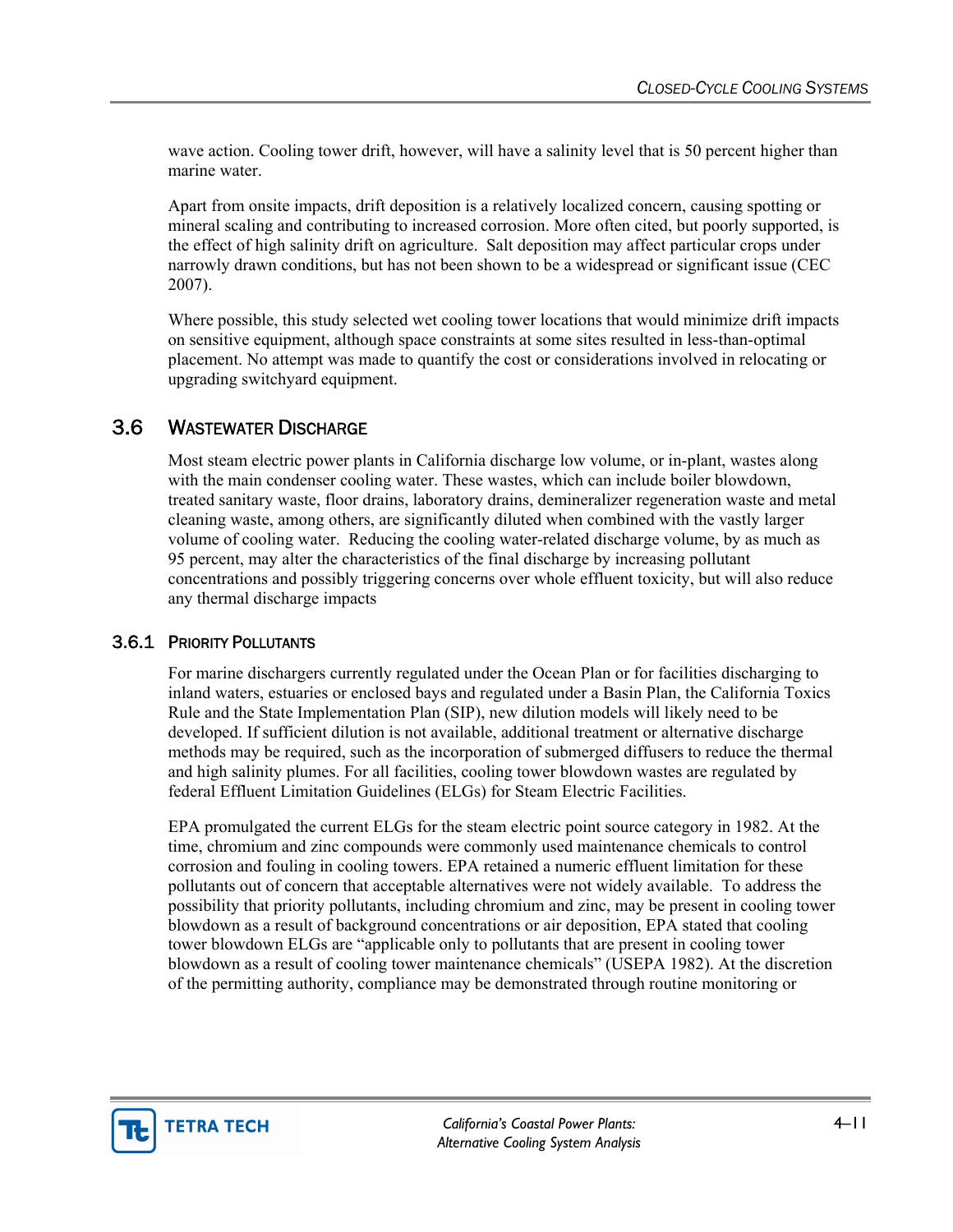through mass-balance calculations that show tower maintenance chemicals do not contribute to pollutant levels above the ELGs.<sup>[2](#page-11-0)</sup>

Technology advances and regulatory restrictions enacted since 1982 have largely eliminated the need to use chromium and zinc compounds as cooling tower maintenance chemicals. Furthermore, acceptable substitutes are more widely available and more effective when coupled with corrosion-resistant materials such as FRP, titanium, or stainless steel, which are the preferred design materials for saltwater applications. Despite these changes, ELGs remain an NPDES component and would require a retrofitted facility to demonstrate its compliance.

The concentrating effect of wet cooling towers on some pollutants is more likely to cause conflicts with water quality-based effluent limitations (WQBELs) when background concentrations in the makeup or receiving water are already elevated, or facility-specific load Commission has found that, with respect to the discharge of metals from cooling tower blowdown, "these discharges have not been found to be a problem at operating nuclear power plants with cooling-tower-based heat dissipation systems" and characterized the potential impact as "small or insignificant" (NRC 2003).

#### 3.6.2 THERMAL DISCHARGES

A significant benefit of wet cooling system retrofits, in addition to reduced impingement and entrainment, is the reduced impact on the receiving water resulting from elevated temperature waste discharges. California's coastal facilities, many of which are 40 years or older, are currently regulated for thermal discharge under the California Thermal Plan as existing sources for elevated temperature wastes. Permitted discharge temperatures are based on criteria that seek to protect designated beneficial uses and areas of special biological concern, and range as high as 100ºF in some cases. Thermal plumes can extend long distances from the discharge point and have far-reaching effects on the receiving water. Wet cooling towers, in addition to dramatically reducing the discharge volume and thermal plume, can be configured to discharge blowdown directly from the tower's cold water basin, with a discharge temperature that more closely approximates the receiving water.

<span id="page-11-0"></span><sup>&</sup>lt;sup>2</sup> Discussions with EPA staff confirmed this interpretation. (Personal communication between Tim Havey, Tetra Tech and Ron Jordan, US EPA. January 24, 2008.)



 $\overline{a}$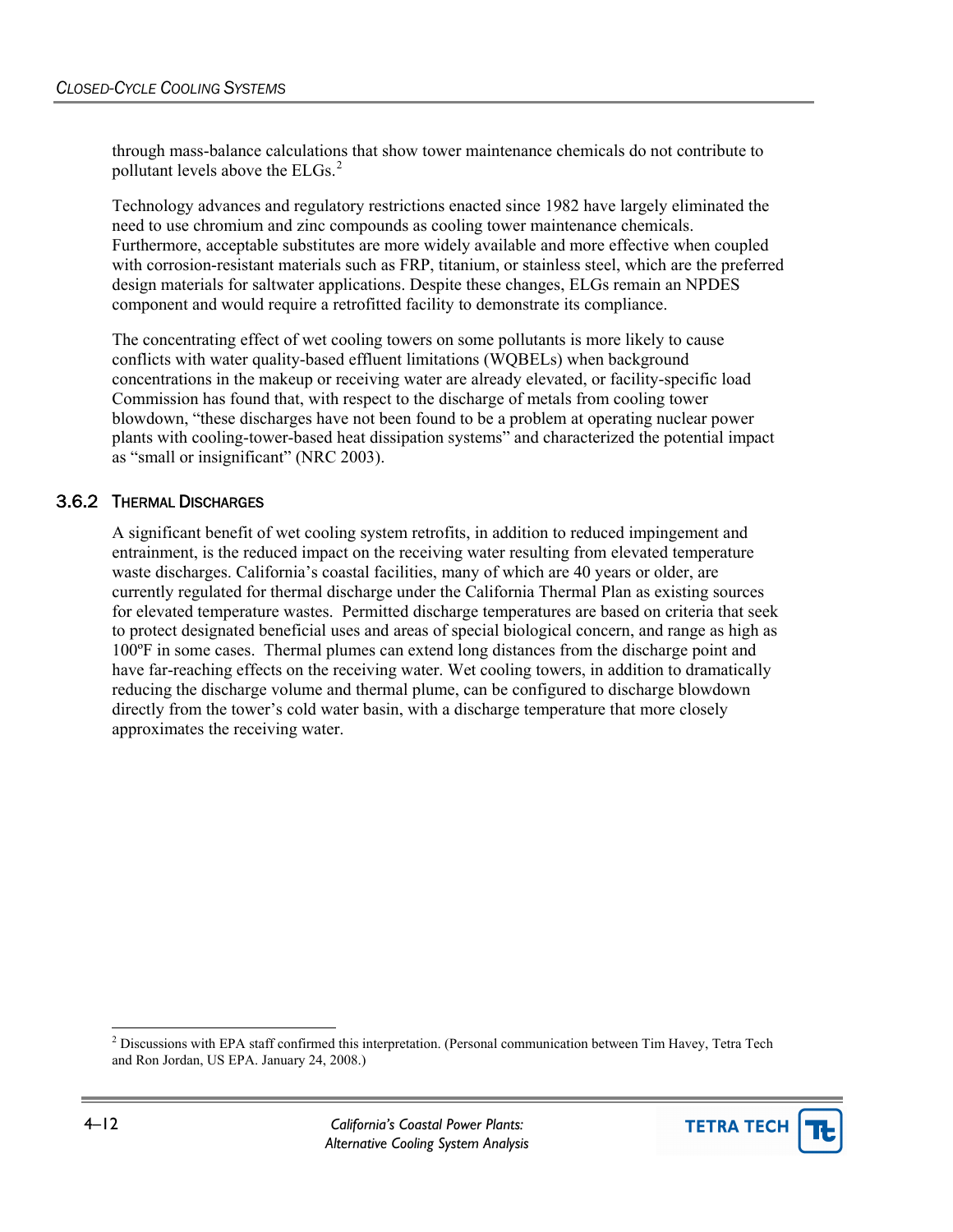# 4.0 DRY COOLING SYSTEMS

Dry cooling systems are so named because the removal of heat from the steam cycle is accomplished through sensible heat transfer (convection and radiation) rather than through latent heat transfer (evaporation) that is characteristic of wet cooling systems. By relying solely on sensible heat transfer, dry cooling systems eliminate the need for a continuous supply of cooling water to the condenser, thus reducing many of the environmental concerns associated with oncethrough or wet cooling systems—such as adverse impact on aquatic ecosystems, consumptive use of water resources, and plume or drift emissions.

The use of dry cooling systems at steam electric power plants began largely as an alternative to once-through or wet cooling systems in areas where water resources were limited, but their application has expanded over the years in response to other environmental concerns related to the withdrawal and discharge of large volumes of cooling water. While many of the existing applications of dry cooling in the United States are limited to smaller capacity facilities (<150 MW), larger projects are increasing in frequency as regulatory and market pressures minimize some of the disadvantages usually associated with these types of systems. In California, Otay Mesa (510 MW), Sutter (540 MW), and Gateway (530 MW) are examples of larger applications of dry cooled units that have been built, or are underway, in the last decade (CEC 2007b). South Bay Power Plant, Encina Power Station and El Segundo Generating Station (Units 1 and 2), have each proposed to repower units at their facilities and convert the existing once-through cooling systems to dry cooling. $3$ 

## 4.1 TYPES OF DRY COOLING SYSTEMS

Dry cooling systems can be broadly categorized as either direct or indirect. Direct systems, also know as air-cooled condensers (ACC), feed the turbine exhaust steam through sealed ducts directly to a fin tube array where air is drawn across and heat is rejected to the surrounding atmosphere, much like a radiator in a car. The tubes are often arranged in an A-frame configuration with a fan drawing air from below (Figure 4–6). The condensed steam is collected in a sump and returned to the boiler for reuse in the turbine. At no point during the cycle is there any contact between the between the outside air and the steam or condensate.

<span id="page-12-0"></span><sup>&</sup>lt;sup>3</sup> The South Bay project was withdrawn from consideration in October 2007.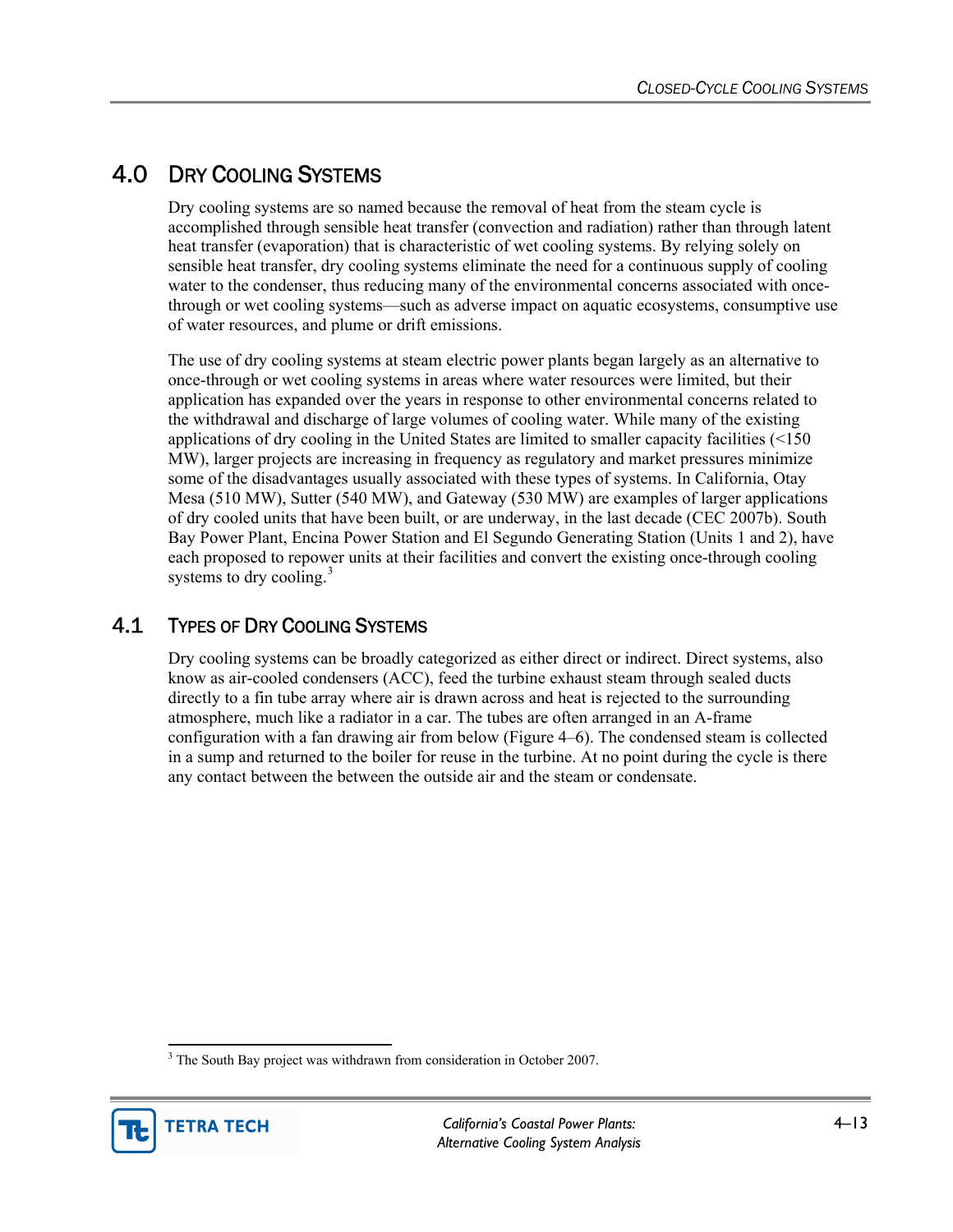

Figure 4–6. Air Cooled Condenser ("Direct Dry")

Indirect dry cooled systems incorporate a surface condenser as an intermediate step between the turbine exhaust and cooling tower. Heat is transferred from the turbine exhaust to the circulating water (or other medium) in the condenser and dispersed to the atmosphere through a fin tube array in a tower, much like the operation of a wet cooling tower. The difference is that, like the ACC, the condenser circulating water is not exposed to the outside air and instead runs in a continuous loop from the turbine to the tower (Figure 4–7).



Figure 4–7. Indirect Dry Cooling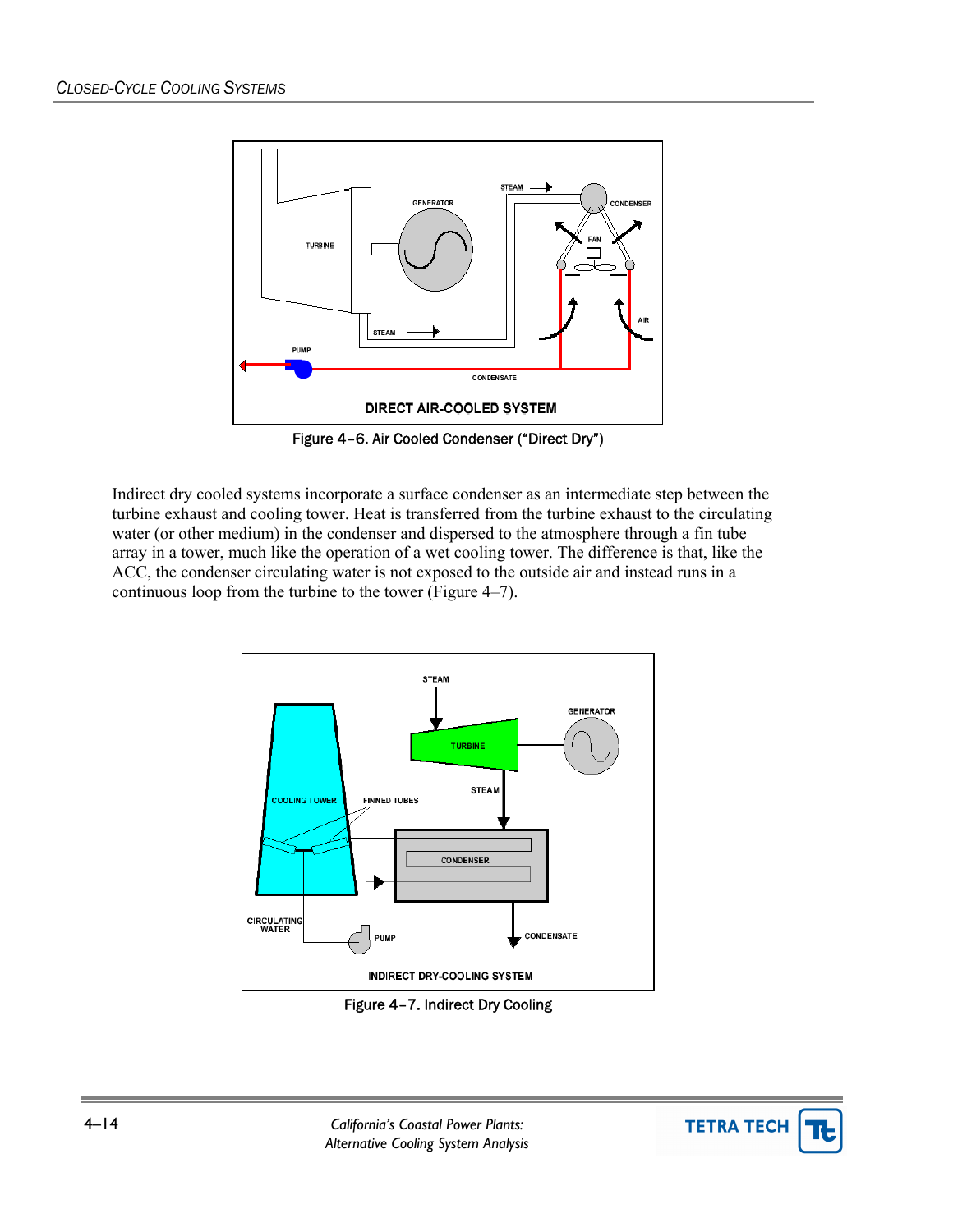The principal disadvantage of an indirect dry cooling system stems from the use of a two-step process to reject heat. The added thermal resistance from the surface condenser reduces the overall heat transfer efficiency of the system. In order to achieve a comparable level of cooling, an indirect system will require a much larger cooling surface area, at increased capital and operational cost, than would be expected for a similar ACC system (Tawney 2003). An indirect system's larger demand for circulating air can be achieved most economically through the use of natural draft towers, which do not require fans. A mechanical draft configuration would require a significant number of fans owing to the increased size of the system and consequently draw a larger percentage of the unit's electrical output for their operation. Without the use of natural draft towers, Heller systems provide no cost advantage over an ACC. At the facilities evaluated in this study, natural draft towers are not considered a viable option, whether for wet or dry systems, due to the concerns over seismic stability and permitting obstacles that would be encountered in sensitive coastal areas.

## 4.2 DRY COOLING CONSIDERATIONS FOR RETROFIT APPLICATIONS

The decision to adopt a dry cooling system as opposed to a wet or once-through system is fundamentally driven by the relative impacts each system type will have on facility performance weighed against any significant environmental considerations. The overall efficiency of a steam electric generating unit is primarily based on the efficiency with which it can generate electricity from the heat input to the turbine. In a retrofit scenario where a once-through cooling system is replaced with closed-cycle cooling, a dry system will result in less efficient operation than a wet system because of its lower capacity to reject heat from the system.<sup>[4](#page-14-0)</sup> This will increase the heat rate at which the unit generates electricity.

Many units in this study are old (40+ years) and relatively inefficient compared to newer combined cycle units. These inefficiencies contribute to their low capacity utilization levels in recent years as utilities are driven to purchase electricity from more efficient producers. . In addition, the initial capital and operational costs are greater, often significantly so, for dry systems when constructed as part of a new facility (Maulbetsch 2002) and can be expected to be as high or higher in a retrofit application.

Studies conducted by Argonne National Laboratory (ANL 2002) and others have reached largely the same conclusions with regard to cost and feasibility for dry cooling systems as retrofit options and in greater detail than can be presented here.

<span id="page-14-0"></span><sup>&</sup>lt;sup>4</sup> Assuming a retrofit without substantial modification to condensers or turbines.



l